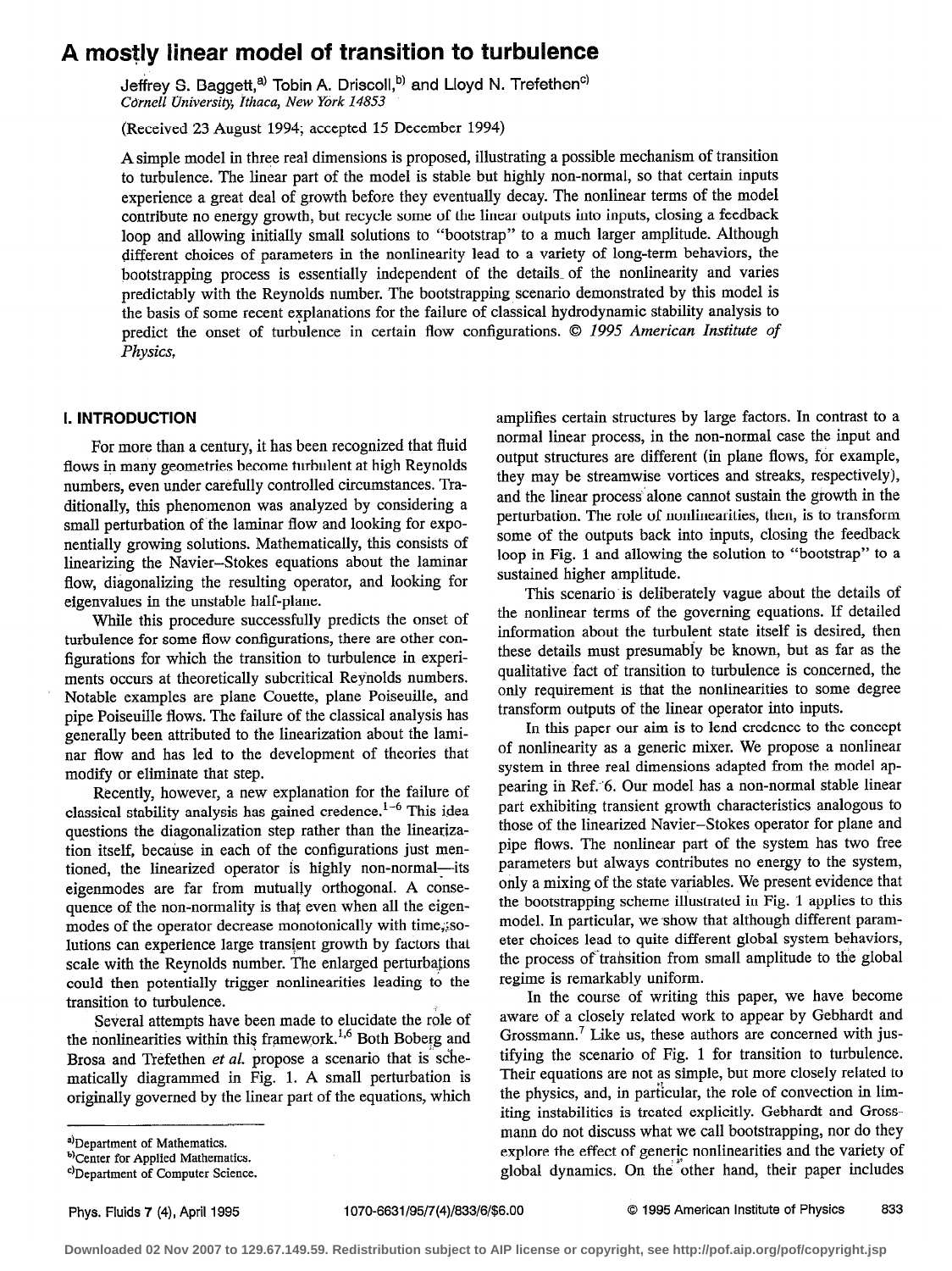many observations not touched upon here, and we recommend it highly.

Our principal conclusions are threefold: that the notion of nonlinearity as a generic mixer may capture the essence of the process of subcritical transition to turbulence; that a bootstrapping phenomenon may be central to this process, making the threshold perturbation amplitude for transition scale with a power of the Reynolds number less than  $-1$ ; and that sometimes, the global topological properties of a dynamical system may be of little relevance to the phenomena of physical interest.

### II. THE MODEL

Let  $u(t) \in \mathbb{R}^3$  and consider the evolution equation,

$$
\frac{du}{dt} = Au + ||u||Bu,
$$
\n(1)

with the initial condition

$$
u(0) = \epsilon u_0, \tag{2}
$$

with  $\epsilon > 0$  and  $||u_0|| = 1$ . Here A and B are real 3×3 matrices, as described below. We begin with the linear part:

$$
A = \begin{bmatrix} -2/R & \beta(R) & 0 \\ 0 & -2/R & \beta(R) \\ 0 & 0 & -2/R \end{bmatrix},
$$
 (3)

with  $R>0$  and  $\beta(R) = 3.86\sqrt{(R+1)/R^2}$ . Here A is a highly non-normal matrix whose evolution behavior exhibits a large degree of transient growth before exponential decay sets in, due to the negative eigenvalues. The parameter  $R$ , chosen in analogy with the Reynolds number in the nondimensionalized Navier-Stokes equations, regulates the amplitude and the time scale of the transient growth. The numbers 2 and  $\beta(R)$  are selected so that  $||e^{tA}||$  achieves a maximum  $\approx R$  on a time scale  $\approx R$ ; see Fig. 2. We emphasize that the defectiveness of A (it does not have a complete set of eigenvectors) has nothing to do with dynamics we study here, since we are only concerned with the non-normality of A. It could just as easily be chosen as any sufficiently non-normal, real matrix with the spectrum in the left half-plane, and we have achieved equivalent results with a nondefective choice ofA.

The matrix B is any real, skew-symmetric  $(B^T = -B)$ matrix normalized so that  $||B||= 1$ . This leaves two degrees of freedom for  $B$ . Since  $B$  is skew-symmetric, it is easily shown that

$$
\frac{1}{2}\frac{d}{dt}\|u(t)\|^2 = u^T A u;
$$

thus the nonlinear term  $||u||Bu$  conserves energy.

The direction  $u_0$  of the initial condition is  $(0,0,1)^T$ . This vector is nearly parallel to the principal right singular vectors of  $e^{RA}$  (the "optimal" defined in Ref. 2) and  $A^{-1}$  (the maximally "pseudoresonant" mode<sup>6</sup>). The important point is that the initial condition undergoes most of the transient growth afforded by the linearized equations, i.e., that  $||e^{tA}u_0|| \approx ||e^{tA}||$ for  $t \leq R$ .

### **III. GLOBAL BEHAVIOR**

We now summarize the dynamics the model  $(1)$ - $(2)$  exhibits for various choices of the nonlinear coefficient matrix B. A natural starting point is to characterize the fixed points of the system. Setting the right-hand side of (1) to zero, we see that u is a fixed point if and only if  $u=0$ , or

$$
A^{-1}Bu = -u/\|u\|.\tag{4}
$$

Thus, if v is a unit eigenvector of  $A^{-1}B$  with negative real eigenvalue  $-\lambda$ , then  $u = \pm v/\lambda$  are fixed points of the system; moreover, all fixed points besides the origin correspond to such eigenpairs. Since  $B$  has rank 2, one eigenvalue of  $A^{-1}B$  is zero, so the system may have 0, 1, or 2 symmetric pairs of fixed points, in addition to the origin. The Jacobian of the system (away from the origin) is

$$
J(u) = A + ||u||B + BuuT/||u||,
$$
\n(5)

and the stability properties of the fixed points are easy to compute. Note that  $J(u)=J(-u)$ , so symmetric pairs of fixed points have identical stability characteristics. Finally, the Jacobian at the origin is just  $A$ , so the origin is always a stable fixed point.

Rather than attempting to catalog the model's behavior for all possible choices of  $B$  and  $R$ , we now investigate the global dynamics for four specific choices of  $B_i$  and  $R = 100$ . The matrices  $B_j$ , along with their associated fixed points and eigenvalues of the Jacobian, are listed in the Appendix; These four examples are fairly typical of most of the behaviors observed over all choices of B.

The first example,  $B_1$ , produces a pair of saddle points near the origin and a pair of sinks at a distance of order 1. In this case, trajectories that escape the vicinity of the origin spiral in to one of the other two sinks, as illustrated in Fig. 3.

With  $B = B_2$ , the only fixed points are a pair of saddle points at a distance of order  $10^{-4}$  from the origin. Here, solutions that leave the origin are destined to corkscrew away to infinity along one of two diametrically opposite directions, as in Fig. 4.

The third example,  $B_3$ , like the first, has two pairs of fixed points other than the origin: one pair near the origin and the other a distance of order of magnitude 1 away. En this case, however, all the fixed points are saddle points. There are now two possible global behaviors for solutions that do not decay to the origin. If the solution initially has a norm of about unity or less, the trajectory approaches one of two limit cycles, as in Fig. 5. On the other hand, if the initial condition has a norm much larger than unity, the solution spirals out slowly to infinity.

Example  $B_4$  has a fixed-point structure qualitatively similar to that of  $B_3$ . The quantitative details, however, are sufficiently different to change the limit cycle behavior into chaos, as is shown in Fig. 6. Initial conditions of norm larger than unity still induce a spiral outward to infinity.

The behaviors described above change if  $R$  is varied. At small R (less than  $\approx$  20), all four examples have a pair of saddle points near the origin and a pair of sinks farther away; the dynamics resemble those depicted in Fig. 3. As  $R$  increases, the fixed points near the origin are essentially unchanged, while the other pair moves or changes type. For  $B_1$ 

a34 Phys. Fluids, Vol. 7, No. 4, April 1995

Baggett, Driscoll, and Trefethen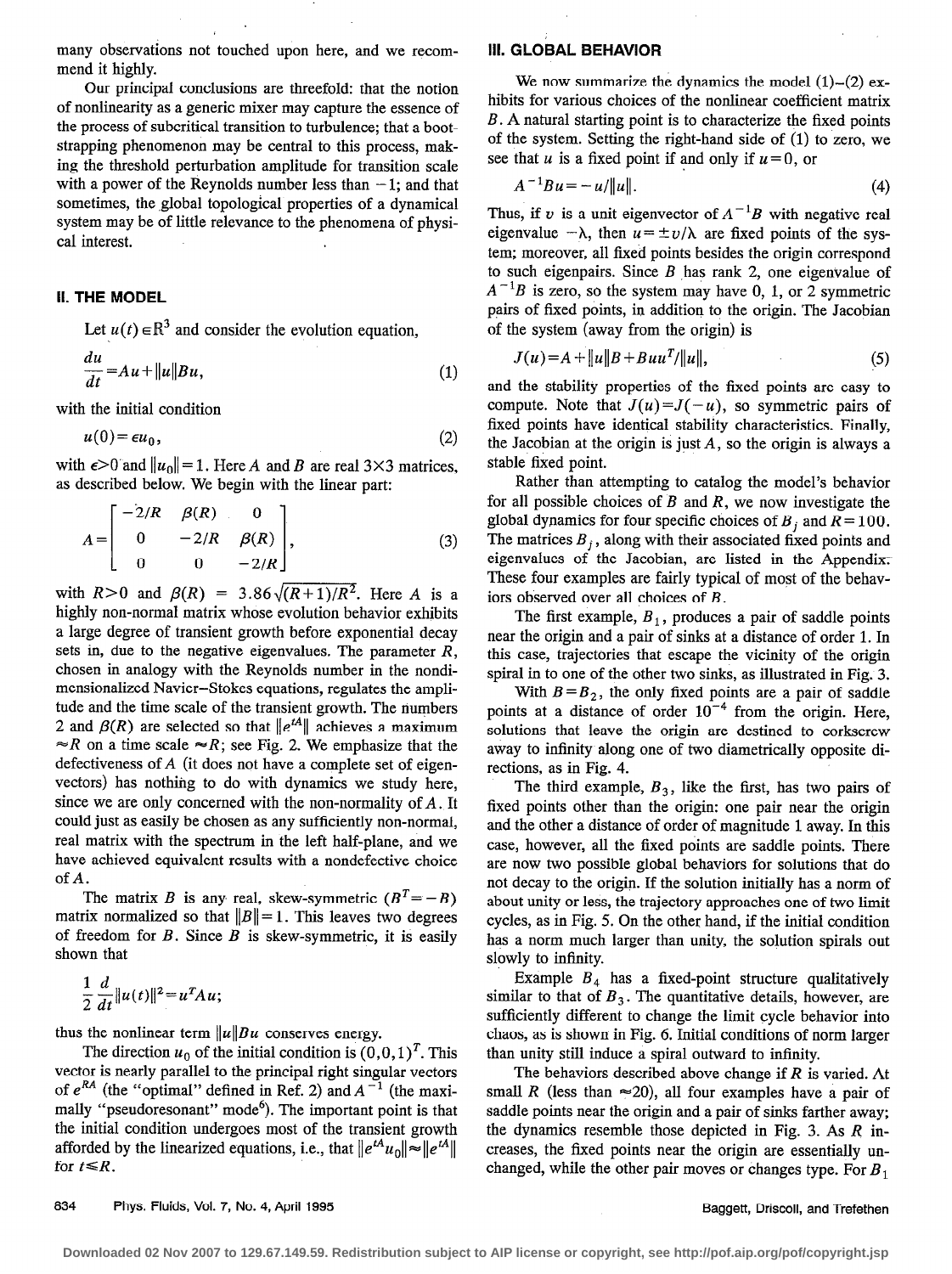

FIG. 1. "Bootstrapping" model of the transition to turbulence.

and  $B_2$ , this pair remains stable but moves toward the origin or infinity, respectively. For  $B_3$  and  $B_4$ , the sinks bifurcate into saddle points.

Clearly these four choices of the coefficients of the nonlinearity in (1) lead to entirely different global behaviors. We shall now show, however, that the process of a solution's transition from small amplitude into global dynamics is remarkably similar for these four cases, and indeed many others.

# IV. TRANSIENT BEHAVIOR AND BOOTSTRAPPING

Consider now Fig. 7, a different presentation of the solutions for the examples presented in the last section. Here we plot, for each choice of  $B_i$ , the norm of the solution state vector as a function of time for three solutions of  $(1)-(2)$ , with  $\epsilon=10^{-5}$ ,  $10^{-6}$ , and  $10^{-7}$ . The curves with  $\epsilon=10^{-6}$  and  $10^{-7}$  show that these solutions grow by a factor of about R before eventually decaying exponentially, indicating that the linear part of the model dominates the dynamics for all time-in other words, the perturbation represented by the initial condition is practically infinitesimal.

The curves with  $\epsilon=10^{-5}$  correspond to the solutions pictured in Figs. 3-6. These are all solutions that exhibit transition to global dynamics, and the curves for large times reflect the differences observed in the last section. Yet the initial phase looks quite similar in all four cases. Again there



FIG. 3. Sink. [Model (1)–(2) with  $B = B_1$ ,  $\epsilon = 10^{-5}$ .] The origin is marked by a star.

is a short period of growth by a factor  $R$  induced by the linear terms. Now, though, the solution has evidently become large enough to enable the nonlinear terms to close the loop diagrammed in Fig. 1. Thus, the solution begins to bootstrap its way to a much larger amplitude. As the solution grows in amplitude, the details of the nonlinearity begin to exert a noticeable influence on the solution and the system has reached a fully "turbulent" state.

Evidently, for each particular choice of  $B$  and  $R$  there is a threshold amplitude for the initial condition, above which the solution undergoes transition and below which it decays. A heuristic argument appearing in Ref. 6 predicts a simple dependence of this threshold on  $R$ . A solution starting with amplitude  $\epsilon$  grows to size of order  $\epsilon R$  after a time of order R, as the linear nonmodal amplification transforms input structures (right singular vectors) into output structures (left singular vectors). Over the same time, the nonlinear terms return energy from outputs to inputs. This mixing is quadratic in the solution amplitude and acts over time  $R$ , so the regenerated inputs have size  $R(\epsilon R)^2$ . If the process is to be selfsustaining, the regenerated amplitude must be at least as large as the original:  $\epsilon = O[R(\epsilon R)^2]$ , yielding a threshold of  $\epsilon = O(R^{-3})$ . This is in contrast to one's natural first expectation that linear growth of  $O(R)$  would produce a threshold of  $O(R^{-1})$ .

Numerically, the transition threshold can be determined for each choice of B and R by a simple bisection. In Fig. 8





FIG. 2. Transient growth in the linearized model. FIG. 4. Escape to infinity. [Model (1)–(2) with  $B = B_2$ ,  $\epsilon = 10^{-5}$ .]

Phys. Fluids, Vol. 7, No. 4, April 1995 **Baggett**, Driscoll, and Trefethen 835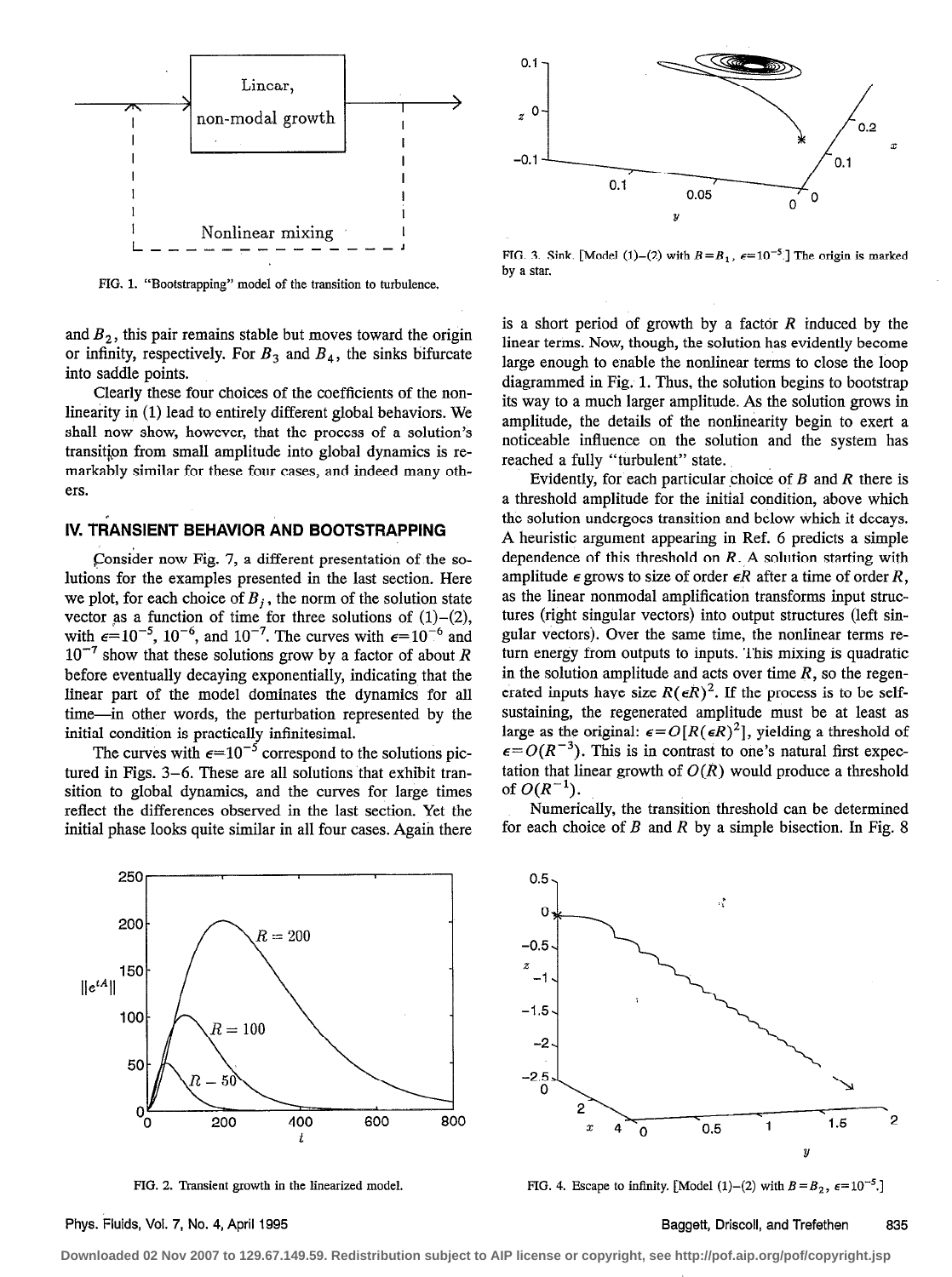

FIG. 5. Limit cycle. [Model (1)–(2) with  $B = B_3$ ,  $\epsilon = 10^{-5}$ .]

we show the dependence of the transition threshold on  $R$  for the four examples of Sec. III. All four examples agree excellently with the heuristic, even though the global system behavior changes for the different  $B_i$  and as R varies. Furthermore, there is nothing special about these examples. Figure 9 shows the results of the same threshold calculations for 50 random matrices  $B$ , each generated by forming a matrix with independent entries drawn from a normal distribution of mean zero, taking the skew-symmetric part, and normalizing. Asymptotically the dependence of the threshold on  $R$  is cubic, as is illustrated in the histogram of Fig. 10. In one case, no transition was observed for very low values of  $R$ , but for R greater than about 20 the threshold is finite and demonstrates cubic dependence on R.

The variation in heights of the curves in Fig. 9 is related to the efficiency of each  $B$  in transforming the principal output of the linear amplification back into the principal input. To quantify this efficiency, let  $u_1$  and  $v_1$  be the principal left and right singular vectors of  $e^{RA}$ , corresponding to those output and input vectors, respectively, and define the "mixing index,"

$$
\gamma(B) = v_1^T B u_1. \tag{6}
$$

In Fig. 11 we plot the transition threshold versus the mixing index for the 50 examples from Fig. 9, at  $R = 100$ . When  $\gamma$ >0, the threshold varies as  $\gamma^{-1}$ , confirming that B's principal action is to transform  $u_1$  into  $v_1$ . When  $\gamma$ <0, the rela-



FIG. 6. Chaos. [Model (1)–(2) with  $B=B_4$ ,  $\epsilon=10^{-5}$ .] The time interval  $0 \le t \le 700$  is shown.  $FIG. 8$ . Threshold amplitude for the examples in Sec. III as a function of R.

836 Phys. Fluids, Vol. 7, No. 4, April 1995 Baggett, Driscoll, and Trefethen



FIG. 7. Amplitude  $||u(t)||$  vs t for model (1)–(2), with  $B = B_1, B_2, B_3, B_4$ and  $\epsilon = 10^{-5}$ ,  $10^{-6}$ ,  $10^{-7}$ .

tionship is less obvious; however, the negative feedback clearly weakens the bootstrapping mechanism. We also observe that when  $|\gamma|$ <0.2, there is a greater tendency than otherwise for the transition threshold to vary from cubic dependence on  $1/R$ . This may be because linear amplification of secondary inputs plays a more important part.

### **V. CONCLUSIONS**

We have shown that a simple three-dimensional model (1) with linear, nonmodal amplification and nonlinear mixing demonstrates a bootstrapping phenomenon in transition from small- to large-amplitude dynamics. The non-normality of the linearized system is the only source of energy growth for solutions, and the function of the nonlinearity is just to ensure that some fraction of the linear outputs is recycled to inputs. As a result, nonlinearities that are quite different in the sense of,long-term behavior are similar when it comes to transition. This has been substantiated by verifying that the

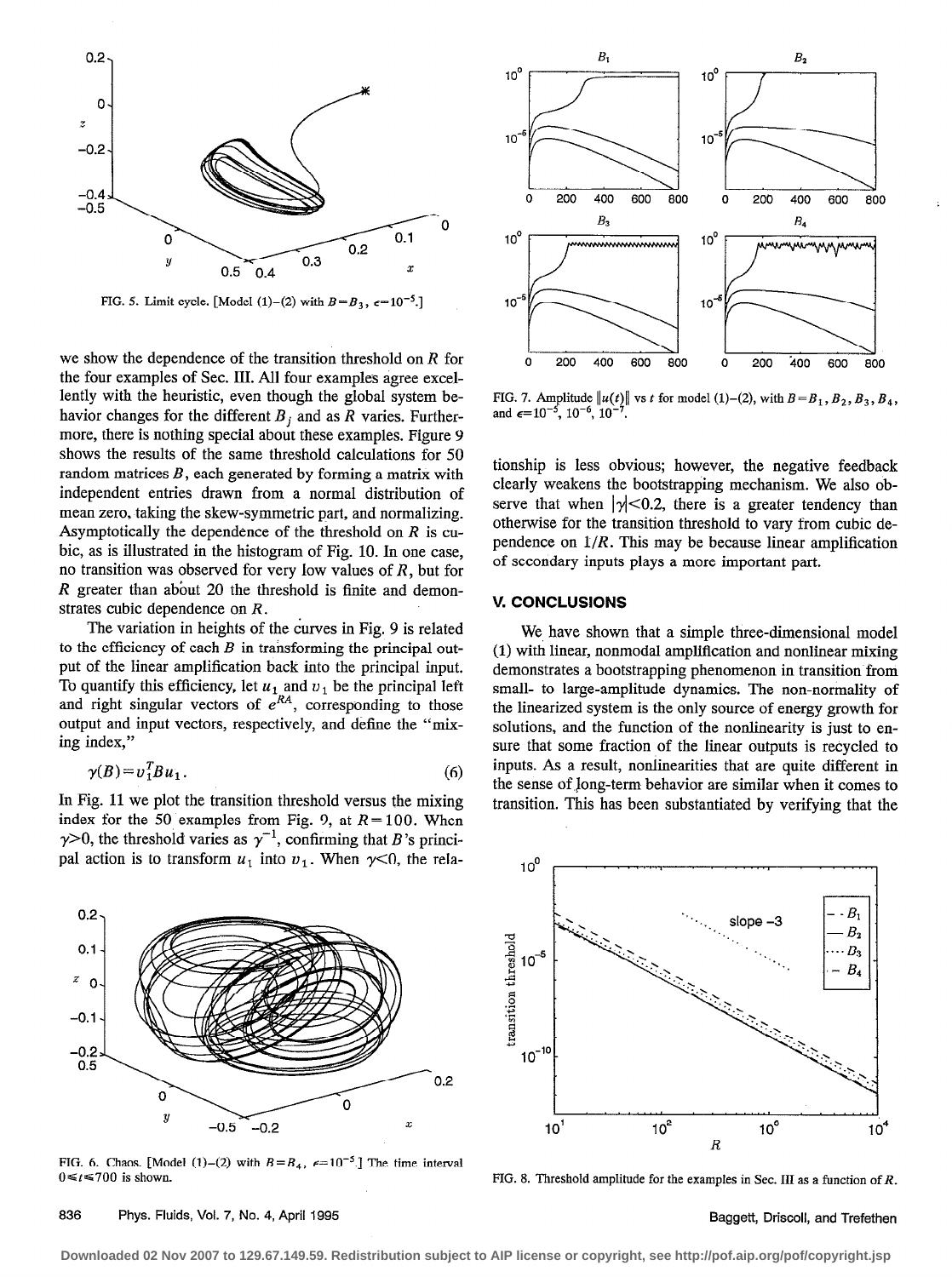

FIG. 9. Threshold amplitude for 50 random choices of  $B$  as a function of  $R$ .

transition threshold amplitude varies as  $O(R^{-3})$  for random choices of coefficients in the nonlinear part of our model, in accordance with the bootstrapping heuristic.

Analogously, we believe that a transition threshold  $O(R^{\alpha})$  with  $\alpha$ <1 is characteristic of actual plane Couette and pipe Poiseuille flows, as conjectured in Ref. 6. We do not claim that this exponent is  $-3$ . In fact, several recent works have aimed at determining how the threshold amplitude scales with the Reynolds number. Kreiss et  $al<sup>8</sup>$  have proved, for plane Couette flow, a lower bound of  $O(R^{-21/4})$  below which all disturbances eventually decay. Direct numerical simulations have revealed disturbances whose amplitudes scale as  $R^{-5/4}$  and  $R^{-7/4}$  for plane Couette and Poiseuille flows, respectively.<sup>9</sup> As mentioned in Ref. 6, the presumed reason why real flows may not exhibit an exponent as low as -3 is that the nonlinear interactions in the Navier-Stokes equations act across modes via selection rules that our simplified equations do not model.



FIG. 10. Histogram of slopes in Fig. 6. Each slope is obtained from a least-squares linear fit to the threshold data for  $10^3 \le R \le 10^4$ .



FIG. 11. Threshold amplitude versus mixing index  $\gamma$  at  $R = 100$ .

Our study supports the hypothesis that nonlinearities can be viewed to some degree as generic energy mixers. Our low-order model displays a variety of global behaviors, but we do not claim that it can approach the complexity of fully developed turbulence, which is thought to be an inherently high-dimensional phenomenon. Nor do we claim that it captures the process of transition to turbulence in a physically detailed way. For example, we do not take into account the mean flow deviation, and one consequence of this is that the evolution of our disturbance does not exhibit an initial overshoot before settling to a level that is roughly independent of the Reynolds number, as is often the case in real fluid flows. In fact, our solutions can grow unboundedly. Nevertheless, we feel our model demonstrates an essential mechanism of transition to turbulence for flows with highly non-normal linearizations. The same conclusion has been reached by Gebhardt and Grossmann<sup>7</sup> on the basis of their more physical set of equations.

|  |  |  |  |  |  | TABLE I. Fixed points of the four examples. |
|--|--|--|--|--|--|---------------------------------------------|
|--|--|--|--|--|--|---------------------------------------------|

|                | First pair, spectrum of $J$                                                                                                                                                                                                                               | Second pair, spectrum of $J$ |  |  |  |
|----------------|-----------------------------------------------------------------------------------------------------------------------------------------------------------------------------------------------------------------------------------------------------------|------------------------------|--|--|--|
| B <sub>1</sub> | $\pm \begin{bmatrix} -0.00 & 047 \\ -2.5e-05 \\ -8.7e-07 \end{bmatrix}, \begin{bmatrix} 0.0055 \\ -0.033 \pm 0.019i \end{bmatrix} \pm \begin{bmatrix} -0.78 \\ -0.14 \\ 0.46 \end{bmatrix}, \begin{bmatrix} -0.019 \\ -0.021 \pm 0.91i \end{bmatrix}$     |                              |  |  |  |
| $B_{\rm 2}$    | $\pm \begin{bmatrix} -0.000 & 14 \\ -7.0e-06 \\ -3.4e-07 \end{bmatrix}, \quad \begin{bmatrix} 0.0053 \\ -0.033 \pm 0.021i \end{bmatrix}$                                                                                                                  |                              |  |  |  |
| $B_3$          | $\pm \begin{bmatrix} -0.000\ 25 \\ -1.3e-05 \\ -5.3e-07 \end{bmatrix}, \begin{bmatrix} 0.0056 \\ -0.033 \pm 0.019i \end{bmatrix} \quad \pm \begin{bmatrix} -0.38 \\ -0.22 \\ 0.31 \end{bmatrix}, \begin{bmatrix} -0.086 \\ 0.013 \pm 0.44i \end{bmatrix}$ |                              |  |  |  |
| $B_4$          | $\pm \begin{bmatrix} -0.000 & 14 \\ -7.2e-06 \\ -3.3e-07 \end{bmatrix}, \begin{bmatrix} 0.0054 \\ -0.033 \pm 0.02i \end{bmatrix} \pm \begin{bmatrix} -0.26 \\ -0.4 \\ 0.22 \end{bmatrix}, \begin{bmatrix} -0.13 \\ 0.034 \pm 0.48i \end{bmatrix}$         |                              |  |  |  |
|                |                                                                                                                                                                                                                                                           |                              |  |  |  |

# Phys. Fluids, Vol. 7, No. 4, April 1995 **Baggett**, Driscoll, and Trefethen 837